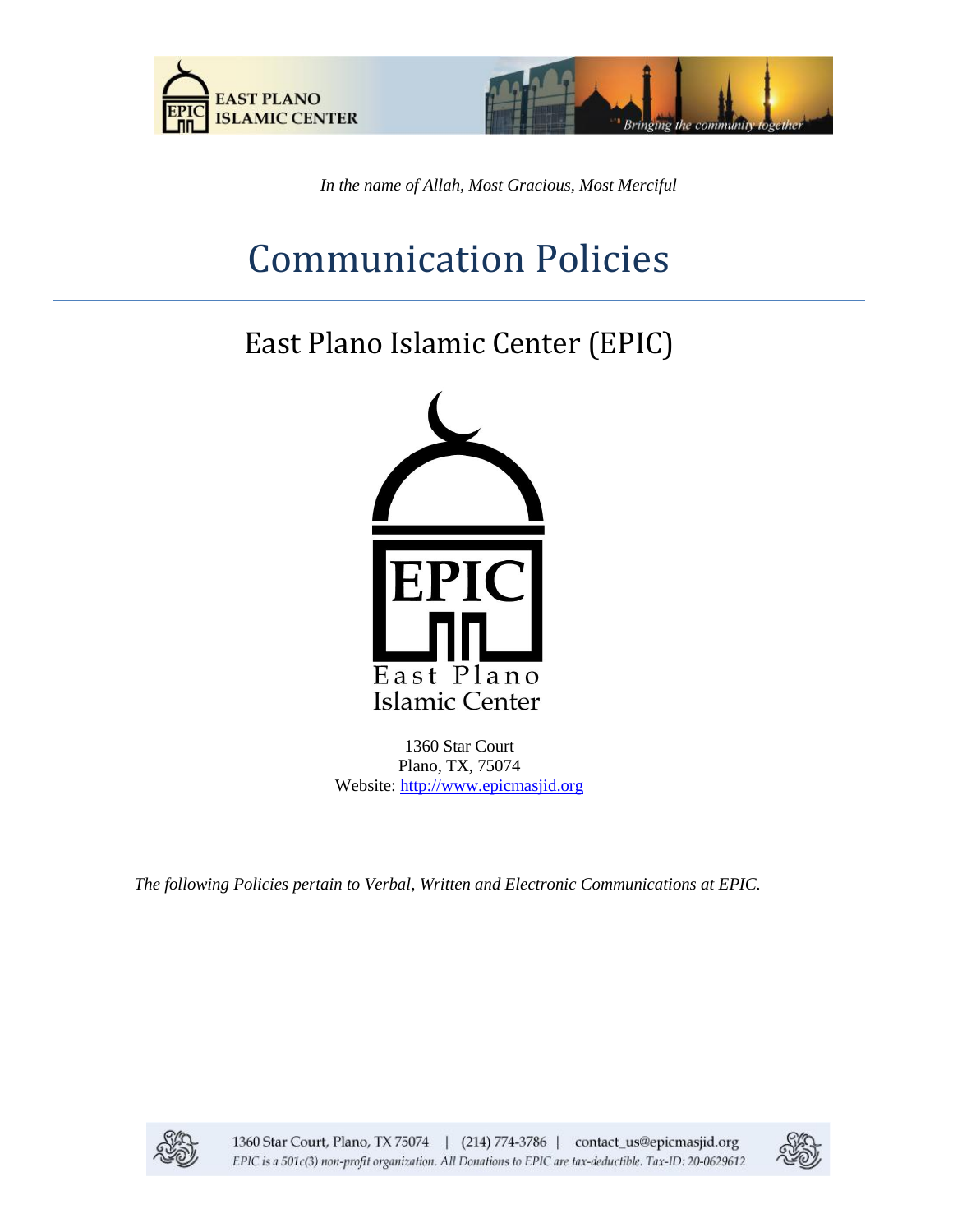



### **Contents**

- 1. [EPIC General Communication Policy](#page-2-0)
- 2. [EPIC Electronic Communication Policy](#page-4-0)



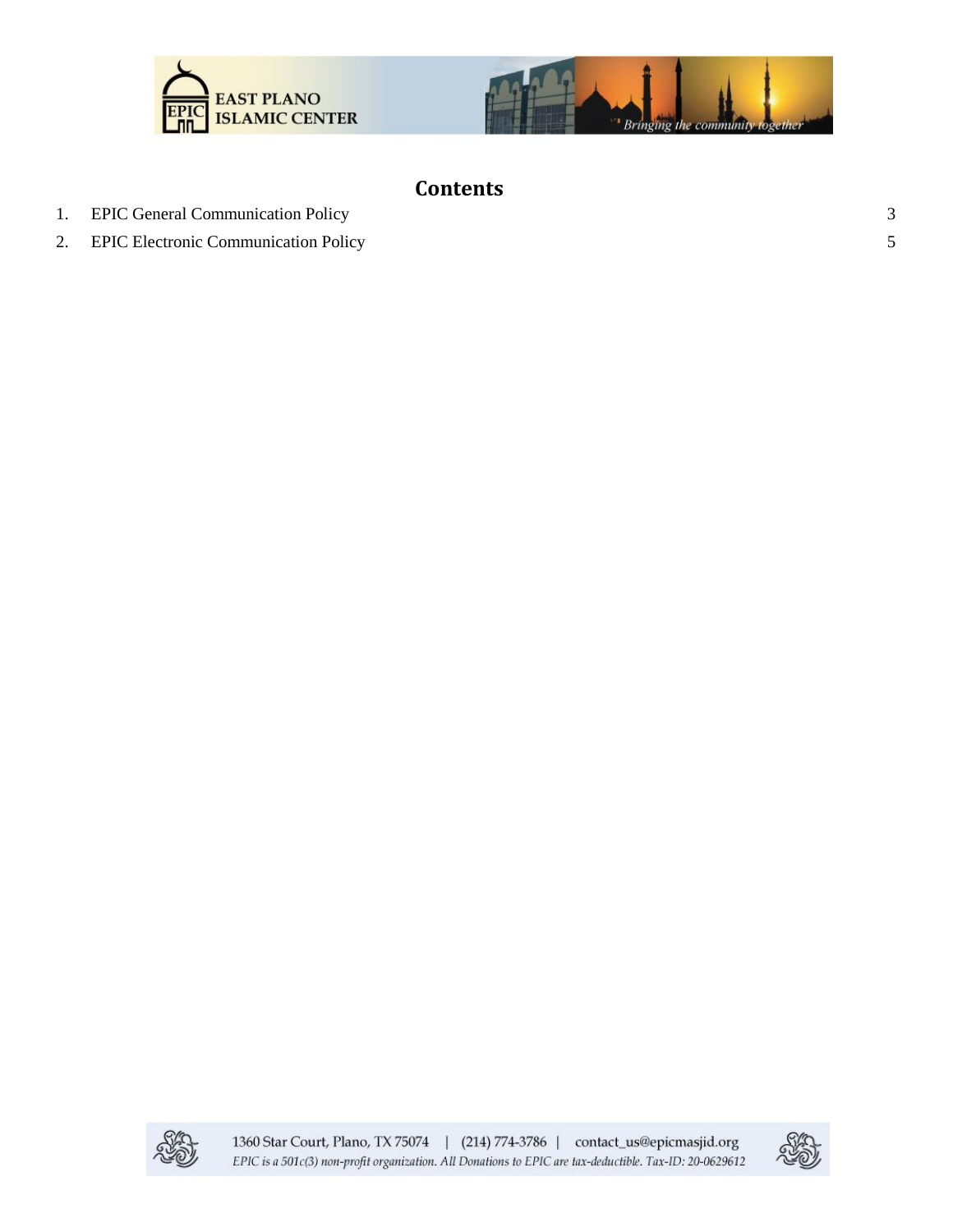



#### *In the name of Allah, Most Gracious, Most Merciful*

The purpose of this Communication Policy document is to provide guidelines for proper communication within the premises of the East Plano Islamic Center (EPIC). Proper communication serves to safeguard the well-being and safety of the community as a whole and must take priority over the privileges and expression of the individual.

#### <span id="page-2-0"></span>**1. EPIC General Communication Policy**

The communication policy includes the following guidelines:

- 1) EPIC Board of Directors (BoD) reserves the right to make all announcements unless someone is pre-approved by the BoD to do so.
- 2) Anyone wishing to make announcements using the microphone system or distribute any literature on EPIC premises must seek the permission of the Board of Directors (BoD). The request should be made in writing at least 24 hours before the desired announcement time, unless there is an emergency or urgent situation. The BoD will decide whether to make the announcement on behalf of the requestor or allow the requestor to make the announcement.
- 3) Communication should be in keeping with the vision and objectives of the organization laid out in *Article 2* of the EPIC Constitution and should not include irrelevant or useless communication.
- 4) Article 8.8.2 of the EPIC Constitution states that: *"All members and non-members of EPIC will observe the Islamic Code of Conduct and Ethics in all proceedings and at all times, this includes, during meetings, and programs within EPIC premises and/or offsite EPIC events"*. Necessary and permissible communication with the prayer hall must be in a soft, polite voice that does not distract or disrupt worshippers.
- 5) All members and non-members of EPIC will observe the Islamic Code of Conduct and Ethics in all proceedings and at all times within EPIC premises. The specific policies (from the EPIC Constitution) are as follows:
	- 4.7.1 Any communication, including e-mails, announcements, distributed literature, and interpersonal communication must be truthful, polite, tolerant and respectful according to Islamic guidelines. Name-calling, personal attacks, false accusations, slandering, backbiting and gossip will not be tolerated. If anyone observes such behavior, the person should inform him/her privately or the BOD should be informed immediately.
	- 4.7.2 Communication or behavior that is violent, criminal, abusive or one that violates local, state, or federal laws will not be tolerated and may be grounds for exclusion from the premises and the appropriate law enforcement agency may be informed for necessary action.



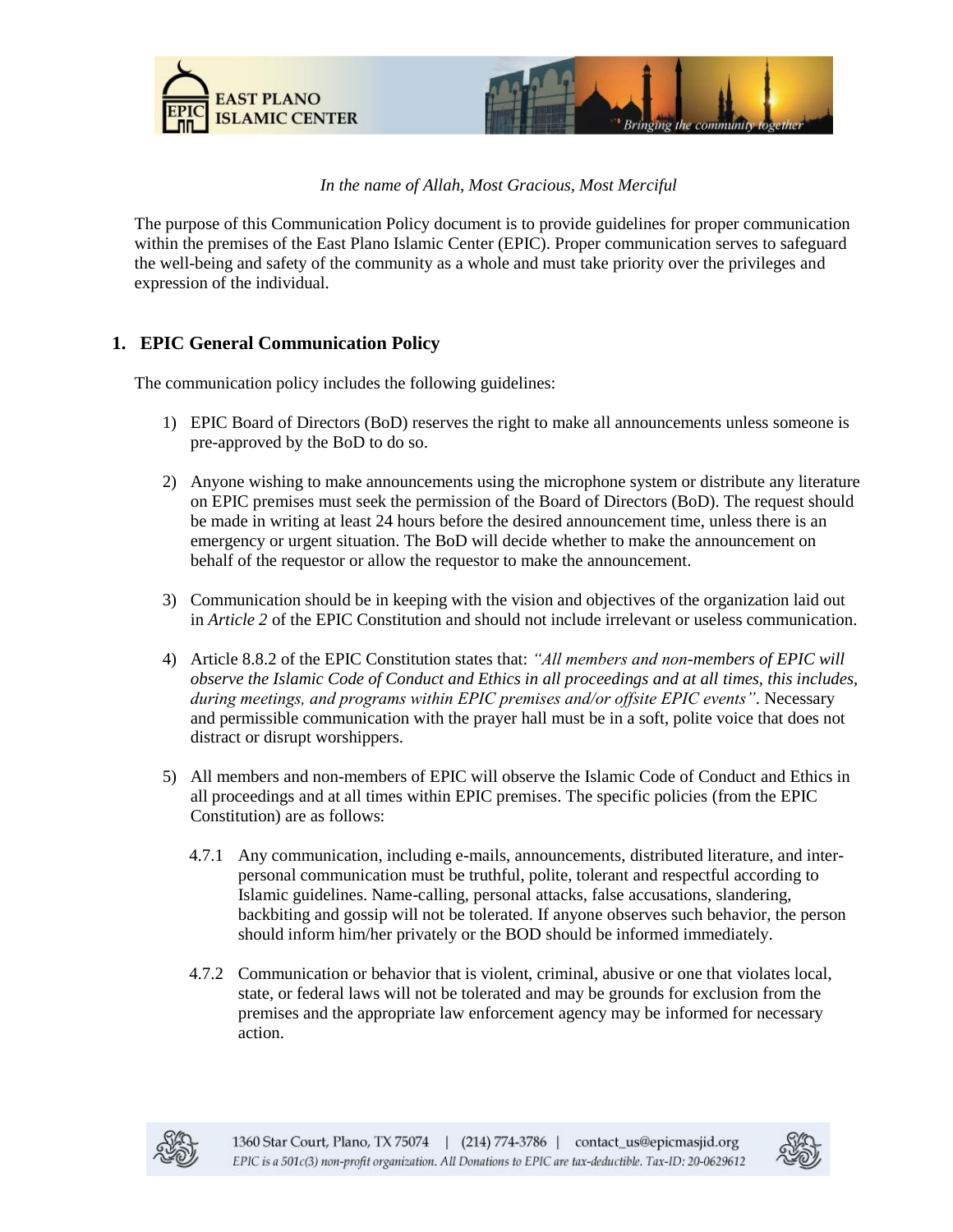



- 4.7.3 Necessary and permissible communication within the prayer hall must be in a soft and polite voice.
- 4.7.4 Trade, business dealings and exchange of money are prohibited in the prayer hall.
- 4.7.5 Teenagers and children must also abide by the guidelines in article 4.7 and are the responsibility of their parents.
- 4.7.6 In the event that violations of this policy occur, the following action(s) may be taken:
	- 4.7.6.1 **Level I** The offending individual will be warned that the communication or behavior is unacceptable and cannot be repeated in the future.
	- 4.7.6.2 **Level II** If the offending individual persists in violating the guidelines in article 4.7 after Level I, then the BOD may revoke membership and exclude the individual from meetings.
	- 4.7.6.3 **Level III** If the offending individual persists in violating the guidelines in article 4.7 after Level I and Level II, then the BOD may inform the appropriate law enforcement agency and may seek a restraining order.
- 4.7.7 If violent, abusive or severely disruptive behavior is enacted, then the BOD may immediately proceed to Level III action.



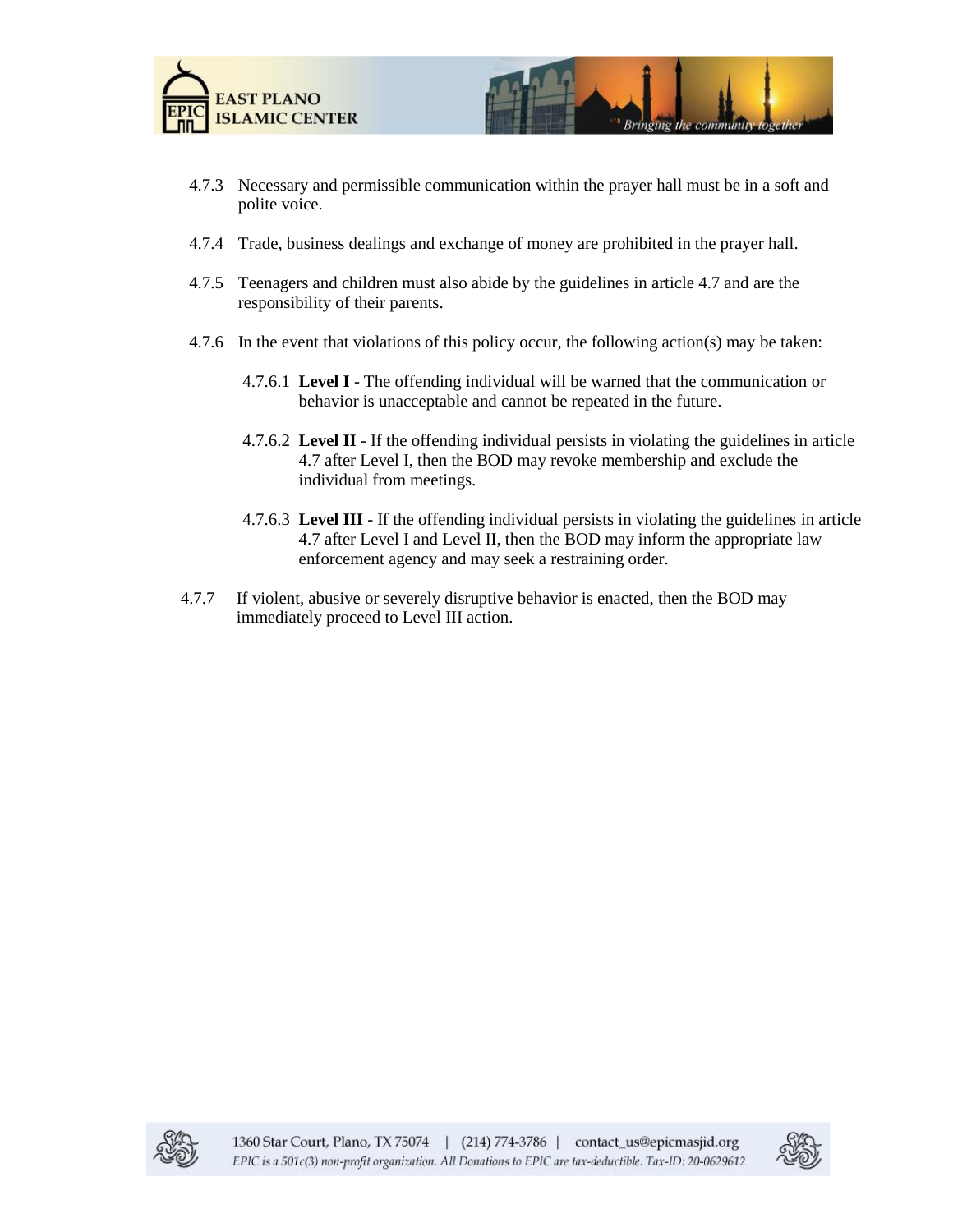



#### <span id="page-4-0"></span>**2. EPIC Electronic Communication Policy**

This electronic communication policy is intended for subscribers of EPIC's E-mail and Social Media platforms. The policy also addresses how EPIC mailing list subscribers can update or change their subscription preferences.

#### **OFFICIAL COMMUNICATION**

1) EPIC general body members who wish to communicate with the EPIC BoD (or other committees) may do so by filling out the Contact Us form online (Online Forms menu on website): <http://www.epicmasjid.net/index.php/forms/contact-us>

General body members may also attend the EPIC BoD meetings (currently every Saturday after Fajr) to present their case in the first 15 minutes of the BoD meeting.

- 2) EPIC Board of Directors (BoD) reserves the right to send out all electronic and social media announcements, unless a committee member is pre-approved by the BoD to do so. All official communication will be sent using official EPIC email addresses (@epicmasjid.org). In addition important updates will also be posted on the bulletin boards on both the men's and women's side.
- 3) All electronic communications from EPIC are broadcast only (one-way) to the community at large. To subscribe to our mailing list, please visit the EPIC website [\(www.epicmasjid.org\)](http://www.epicmasjid.org/) and click on the Newsletter Signup button on the front page.
- 4) The use of the name EPIC in any group that is not authorized by the EPIC BoD is not allowed. EPIC is an assumed name for the East Plano Islamic Center that is certified and recognized by the State of Texas.
- 5) All official EPIC committees shall organize and collaborate using only approved tools (groups) and resources that are pre-approved by the EPIC BoD. The EPIC IT team will facilitate and organize the tools and resources for each individual committee.